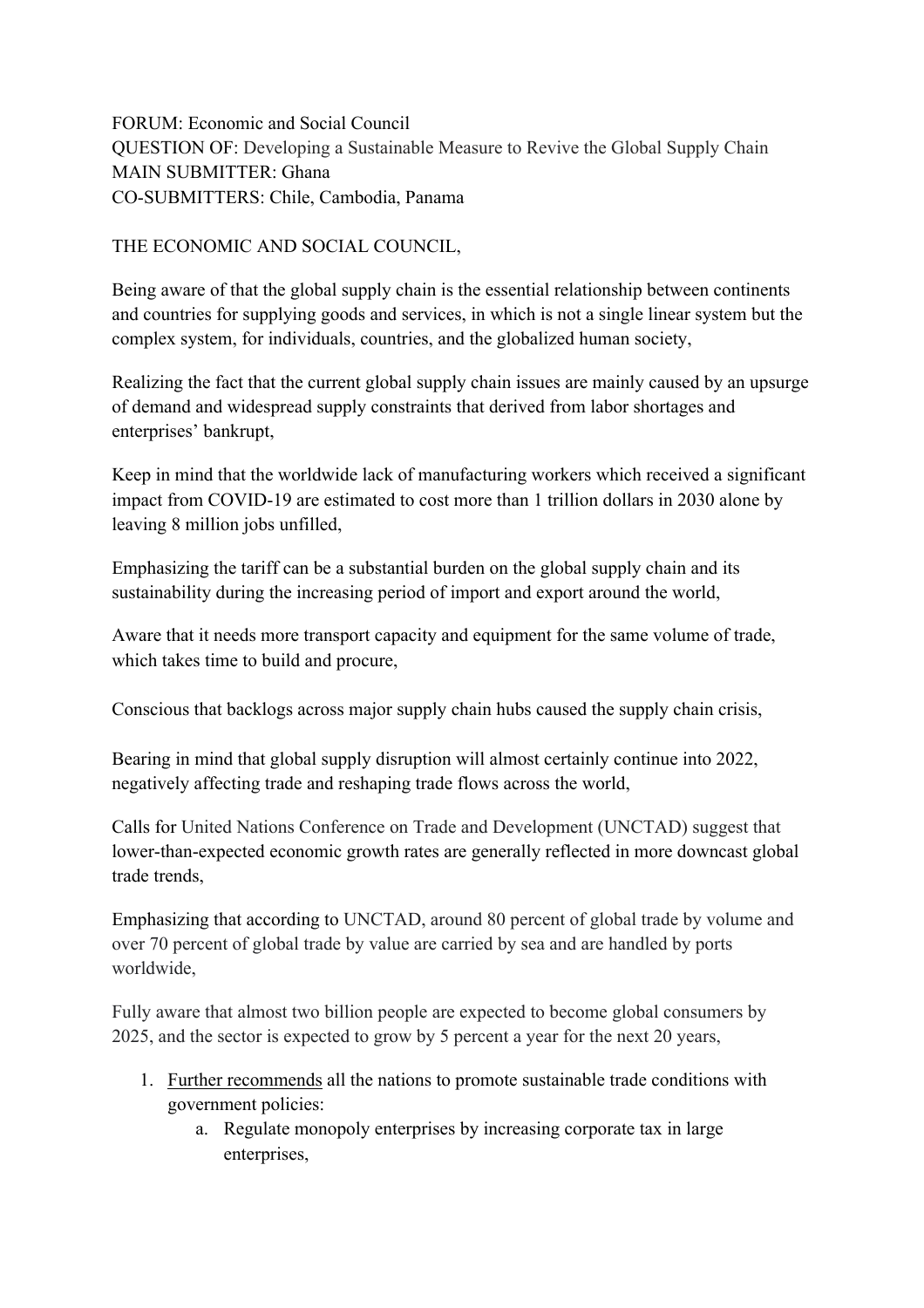- b. Promote to revive the global supply chains give tax concessions for certain industry areas, facing serious problems due to global supply issues or promoting sustainable enterprises by:
	- i. enterprises experience 20% of increase or decrease in demand,
	- ii. renewable resources area,
- c. Request use of the certification system under the leading of Association for Supply Chain Management (APICS) such as:
	- i. Certified In Production and Inventory Management (CPIM) for better production and inventory management,
	- i. Certified Supply Chain Professional (CSCP) for better trade consulting in extended supply chain,
	- ii. Certified in Logistics Transportation and Distribution (CLTD) for better transportation and distribution order management,

2. Recommends to all the nations to strengthen and speed up shipping trade in such ways but not limited to:

- a. Encourage the countries that manage canals such as Egypt and Panama to reduce the toll fee by asking governments to introduce some reductions in transit fees for containerships going through the Suez Canal and Panama Canal by providing rebates ranging from 17% to 75% depending on the direction of the travel,
- b. Calls upon government to impose more strict laws about shipping trading through canals, such as but not limited to:

i. asking non-governmental organizations such as Maritime Safety Committee to have more regulations regarding to ship building,

ii. implementing an additional 'freshwater charge' for ships over 125 feet transiting the Canals,

- c. Urge measures for maritime looting around major ports around the world in order to guarantee a safe, peaceful trade environment by,
	- i. considering sending UN peacekeeping forces to the places such as Gul of Eden, where Piracy off the coast of Somalia is occuring,
	- ii. conducting joint pirate response training between all the countries,

3. Further invites environmental non-governmental organizations such as Environmental Defense Fund to invest large-scale public investment in building a diversified low-carbon economy, powered by renewable energy sources and green technologies by:

- a. establishing the annual conference about environment with the More Economically Developed Countries(MEDCs),
- b. holding the international low-carbon economy fair with all the members of the United Nations,
- c. make electricity use more efficient by using more renewable energy by ensuring that natural assets continue to provide the resources and environmental services on which our well-being relies on the green grow fostering economic growth (2% to 3%),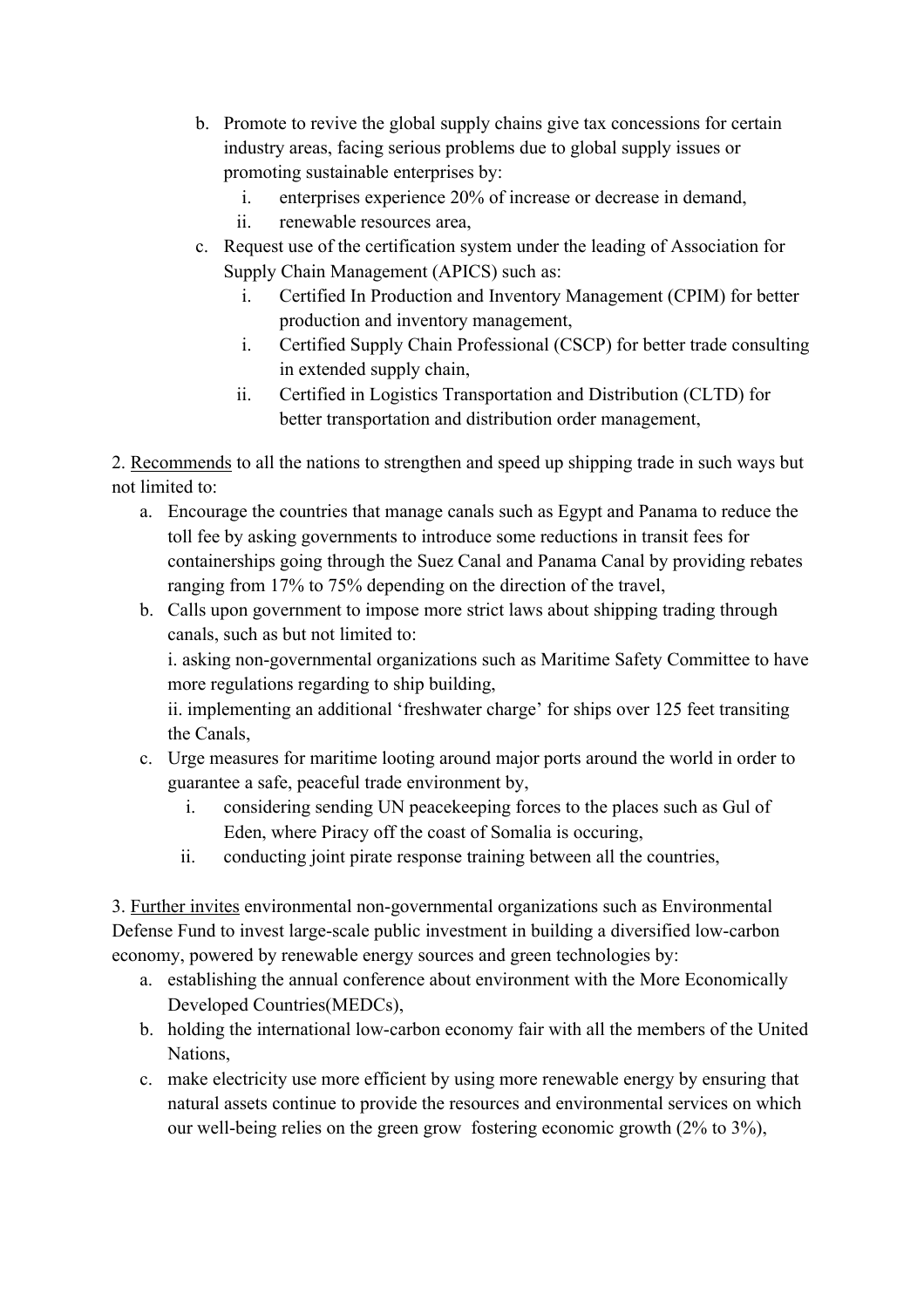4. Suggest all the nations to transition the nation into a more self-reliant and efficient position through trade treaties with Less Economically Developed Countries(LEDCs) for manufacturing and shipping by:

- a. calling upon UN agencies which presides global supply chain such as the World Trade Organization to fund and aid LEDCs,
- b. holding an annual conference regarding this issue with LEDCs under the supervision of UNCTAD,
- c. asking financial support and investments for LEDCs countries to MEDCs,

5. Resolves lacking manpower in the production and transportation sector of the global supply chain by encouraging people to be involved in and optimizing the COVID-19 management with the active cooperation between government and enterprises in such ways but not limited to:

- a. give encouragement and incentives in such ways, but not limited to:
	- i. provide free lectures which people can learn about detailed information and fundamental concepts of field,
	- ii. offer the place where people can experience and practice the skills with the sharing know-how and supervision of professional workers,
	- iii. aid people who work in the production and transportation sector with monthly support funds for better outlook,
- b. optimize COVID-19 management in such ways but not limited to:
	- i. provide priority for the workers in production and transportation sector to return their work as soon as possible,
	- ii. extend the boost shot's time interval for workers in production and transportation sector to solve the short-term labor shortage caused by COVID-19,

6. Suggests to member states who are involved in the current global supply chain, to establish a UN umbrella organization that presides global supply chain and resolve its problems under the supervision of the World Trade Organization (WTO), Organization for Economic Cooperation and Development (OECD) for more sustainability and continuity of supply in such ways but not limited to:

- a. build the close network between neighbor joined member states for easier interaction and communication, especially considering in the case of the current global supply chain crisis:
	- i. share the statistical data regarding trade and production state transparently to apprehend the trend of commerce more exactly,
	- ii. create cabinet meetings regarding global trade issues with WTO,
- b. Reduce the global tariff to release the burden of the supply chain and activate the global supply chain to lower the trade barriers and increase financial sustainability of global supply chain in such ways but not limited to:
	- i. set the average tariff and lead joined member states to adjust their own tariff to be close to it,